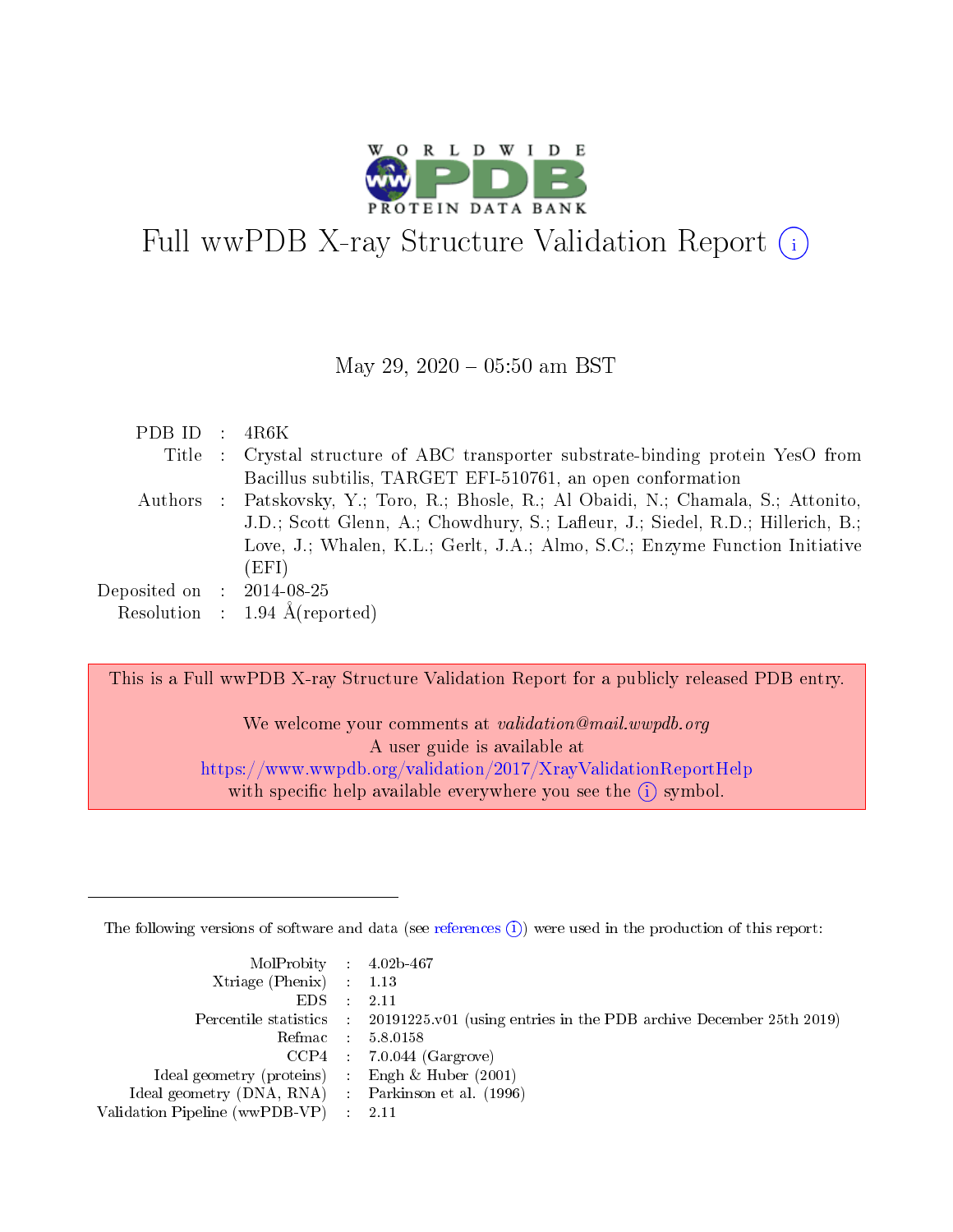# 1 [O](https://www.wwpdb.org/validation/2017/XrayValidationReportHelp#overall_quality)verall quality at a glance  $(i)$

The following experimental techniques were used to determine the structure: X-RAY DIFFRACTION

The reported resolution of this entry is 1.94 Å.

Percentile scores (ranging between 0-100) for global validation metrics of the entry are shown in the following graphic. The table shows the number of entries on which the scores are based.



| Metric                | Whole archive<br>$(\#\mathrm{Entries})$ | Similar resolution<br>$(\#\text{Entries},\,\text{resolution}\,\,\text{range}(\textup{\AA}))$ |
|-----------------------|-----------------------------------------|----------------------------------------------------------------------------------------------|
| $R_{free}$            | 130704                                  | $4310(1.96-1.92)$                                                                            |
| Clashscore            | 141614                                  | $1023(1.94-1.94)$                                                                            |
| Ramachandran outliers | 138981                                  | $1007(1.94-1.94)$                                                                            |
| Sidechain outliers    | 138945                                  | $1007(1.94-1.94)$                                                                            |
| RSRZ outliers         | 127900                                  | $4250(1.96-1.92)$                                                                            |

The table below summarises the geometric issues observed across the polymeric chains and their fit to the electron density. The red, orange, yellow and green segments on the lower bar indicate the fraction of residues that contain outliers for  $>=3, 2, 1$  and 0 types of geometric quality criteria respectively. A grey segment represents the fraction of residues that are not modelled. The numeric value for each fraction is indicated below the corresponding segment, with a dot representing fractions <=5% The upper red bar (where present) indicates the fraction of residues that have poor fit to the electron density. The numeric value is given above the bar.

| Mol           | nain | Length | Quality of chain |          |
|---------------|------|--------|------------------|----------|
| <u>. на п</u> | . .  | ع ڪ    | 85%              | 7%<br>6% |

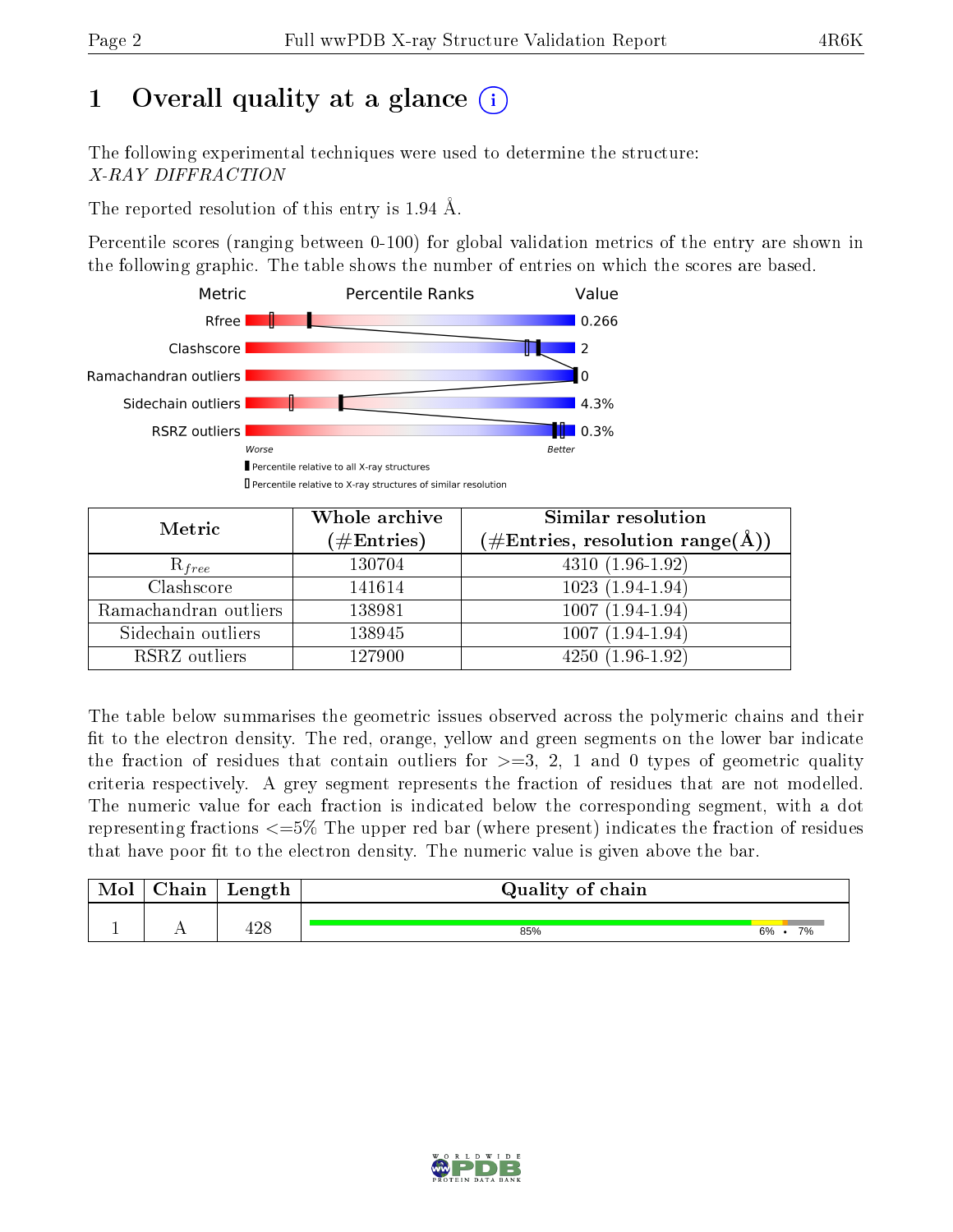## 2 Entry composition (i)

There are 3 unique types of molecules in this entry. The entry contains 3382 atoms, of which 0 are hydrogens and 0 are deuteriums.

In the tables below, the ZeroOcc column contains the number of atoms modelled with zero occupancy, the AltConf column contains the number of residues with at least one atom in alternate conformation and the Trace column contains the number of residues modelled with at most 2 atoms.

Molecule 1 is a protein called SOLUTE-BINDING PROTEIN.

| Mol | Chain | $^{\shortmid}$ Residues | Atoms         |      |     | $\text{ZeroOcc} \mid \text{AltConf} \mid \text{Trace}$ |  |  |  |
|-----|-------|-------------------------|---------------|------|-----|--------------------------------------------------------|--|--|--|
|     |       | 396                     | Total<br>3179 | 2030 | 521 |                                                        |  |  |  |

| ${\bf Chain}$    | Residue        | Modelled   | Actual                   | Comment               | Reference         |
|------------------|----------------|------------|--------------------------|-----------------------|-------------------|
| $\bf{A}$         | $-20$          | <b>MET</b> | $\overline{\phantom{0}}$ | <b>EXPRESSION TAG</b> | UNP<br>O31518     |
| $\bf{A}$         | $-19$          | <b>HIS</b> | ÷.                       | <b>EXPRESSION TAG</b> | UNP<br>O31518     |
| $\bf{A}$         | $-18$          | <b>HIS</b> | ÷,                       | <b>EXPRESSION TAG</b> | UNP<br>O31518     |
| $\boldsymbol{A}$ | $-17$          | <b>HIS</b> | $\equiv$                 | <b>EXPRESSION TAG</b> | UNP.<br>O31518    |
| $\bf{A}$         | $-16$          | <b>HIS</b> | Ξ.                       | <b>EXPRESSION TAG</b> | UNP<br>O31518     |
| $\bf{A}$         | $-15$          | <b>HIS</b> | ÷                        | <b>EXPRESSION TAG</b> | UNP<br>O31518     |
| $\bf{A}$         | $-14$          | HIS        | $\equiv$                 | <b>EXPRESSION TAG</b> | UNP<br>O31518     |
| $\bf{A}$         | $-13$          | <b>SER</b> | ÷,                       | <b>EXPRESSION TAG</b> | UNP<br>O31518     |
| $\bf{A}$         | $-12$          | <b>SER</b> | Ξ.                       | <b>EXPRESSION TAG</b> | UNP<br>O31518     |
| $\overline{A}$   | $-11$          | <b>GLY</b> | ÷,                       | <b>EXPRESSION TAG</b> | UNP<br>O31518     |
| $\bf{A}$         | $-10$          | VAL        | Ξ.                       | <b>EXPRESSION TAG</b> | UNP<br>O31518     |
| $\boldsymbol{A}$ | $-9$           | ASP        |                          | <b>EXPRESSION TAG</b> | UNP<br>031518     |
| A                | $-8$           | <b>LEU</b> |                          | <b>EXPRESSION TAG</b> | UNP<br>O31518     |
| $\bf{A}$         | $-7$           | <b>GLY</b> | Ξ.                       | <b>EXPRESSION TAG</b> | UNP<br>O31518     |
| $\bf{A}$         | $-6$           | <b>THR</b> | $\equiv$                 | <b>EXPRESSION TAG</b> | UNP<br>031518     |
| $\bf{A}$         | $-5$           | <b>GLU</b> |                          | <b>EXPRESSION TAG</b> | UNP<br>O31518     |
| A                | $-4$           | <b>ASN</b> | ÷                        | <b>EXPRESSION TAG</b> | UNP .<br>O31518   |
| $\bf{A}$         | $-3$           | <b>LEU</b> | ÷.                       | <b>EXPRESSION TAG</b> | UNP<br>O31518     |
| $\bf{A}$         | $-2$           | <b>TYR</b> | ÷                        | <b>EXPRESSION TAG</b> | UNP<br>031518     |
| А                | $-1$           | PHE        | ÷.                       | <b>EXPRESSION TAG</b> | UNP.<br>031518    |
| $\bf{A}$         | $\overline{0}$ | <b>GLN</b> | ÷                        | <b>EXPRESSION TAG</b> | UNP<br>O31518     |
| А                | $\overline{2}$ | <b>MET</b> | ALA                      | <b>CONFLICT</b>       | <b>UNP 031518</b> |

There are 22 discrepancies between the modelled and reference sequences:

• Molecule 2 is SODIUM ION (three-letter code: NA) (formula: Na).

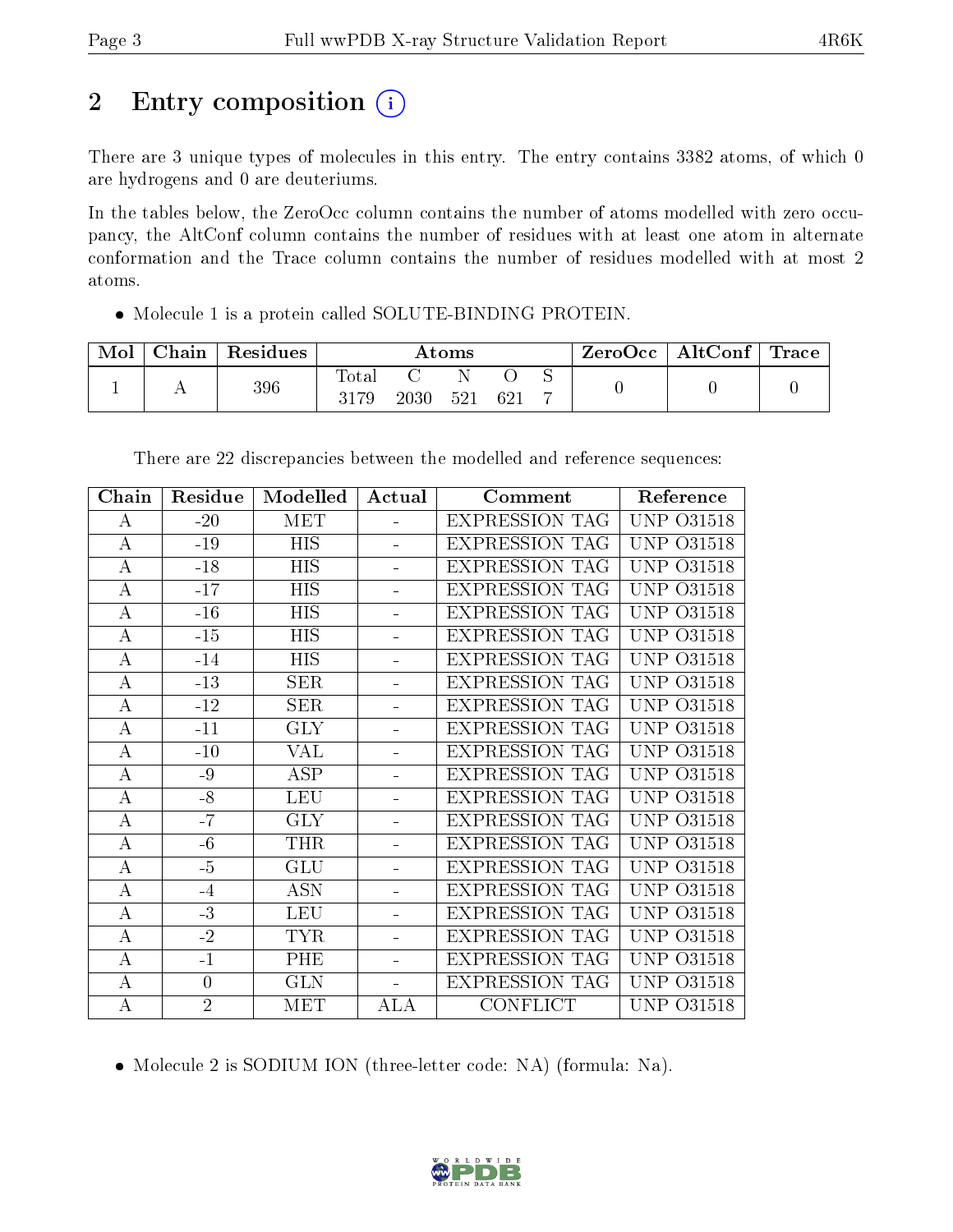|  | $\mid$ Mol $\mid$ Chain $\mid$ Residues $\mid$ | Atoms        | ZeroOcc   AltConf |  |
|--|------------------------------------------------|--------------|-------------------|--|
|  |                                                | Total<br>-Na |                   |  |

 $\bullet\,$  Molecule 3 is water.

|  | $\text{Mol}$   Chain   Residues | Atoms               | $\mid$ ZeroOcc $\mid$ AltConf $\mid$ |  |
|--|---------------------------------|---------------------|--------------------------------------|--|
|  | 202                             | Fotal<br>າດາ<br>202 |                                      |  |

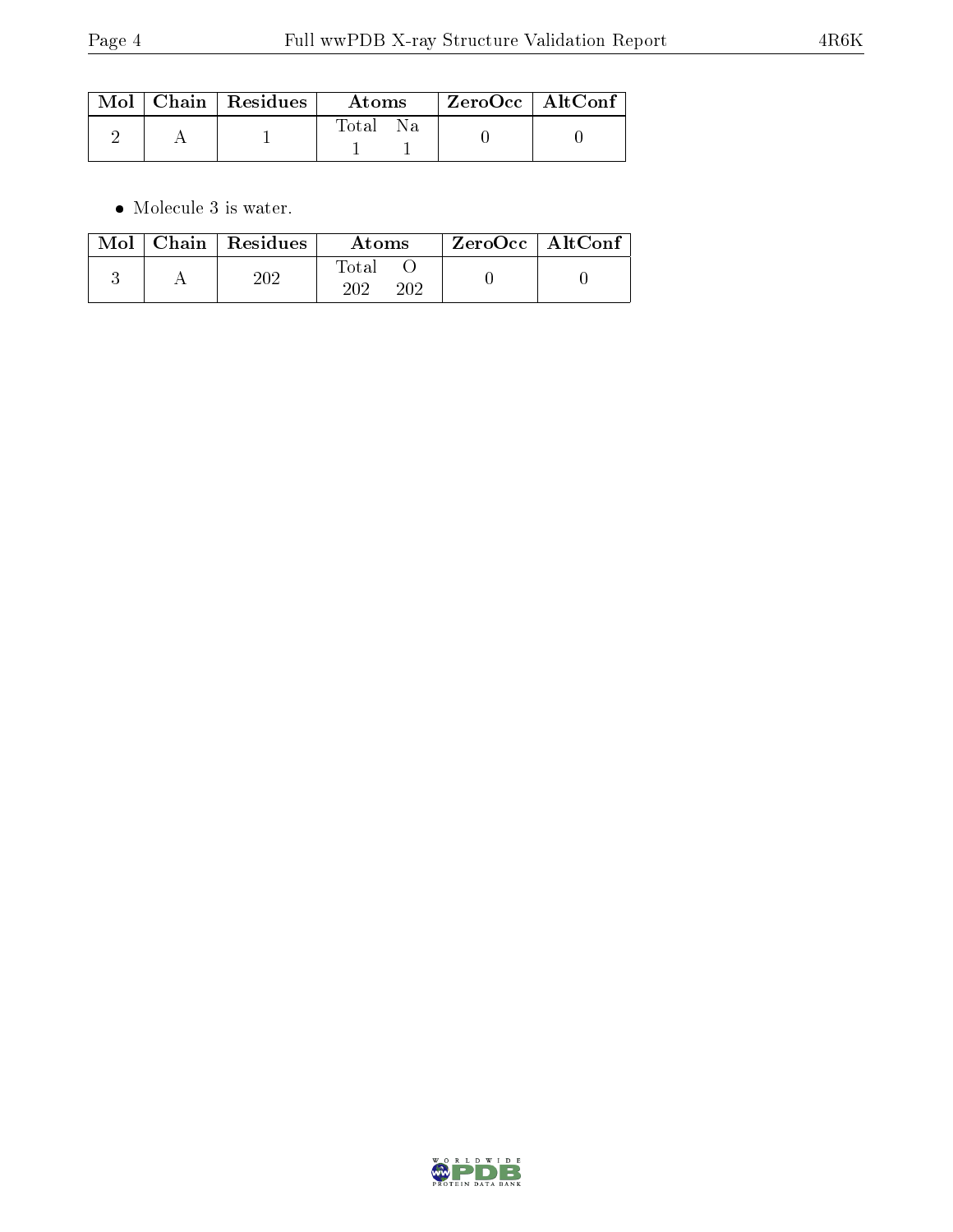## 3 Residue-property plots  $(i)$

These plots are drawn for all protein, RNA and DNA chains in the entry. The first graphic for a chain summarises the proportions of the various outlier classes displayed in the second graphic. The second graphic shows the sequence view annotated by issues in geometry and electron density. Residues are color-coded according to the number of geometric quality criteria for which they contain at least one outlier: green  $= 0$ , yellow  $= 1$ , orange  $= 2$  and red  $= 3$  or more. A red dot above a residue indicates a poor fit to the electron density (RSRZ  $> 2$ ). Stretches of 2 or more consecutive residues without any outlier are shown as a green connector. Residues present in the sample, but not in the model, are shown in grey.

• Molecule 1: SOLUTE-BINDING PROTEIN



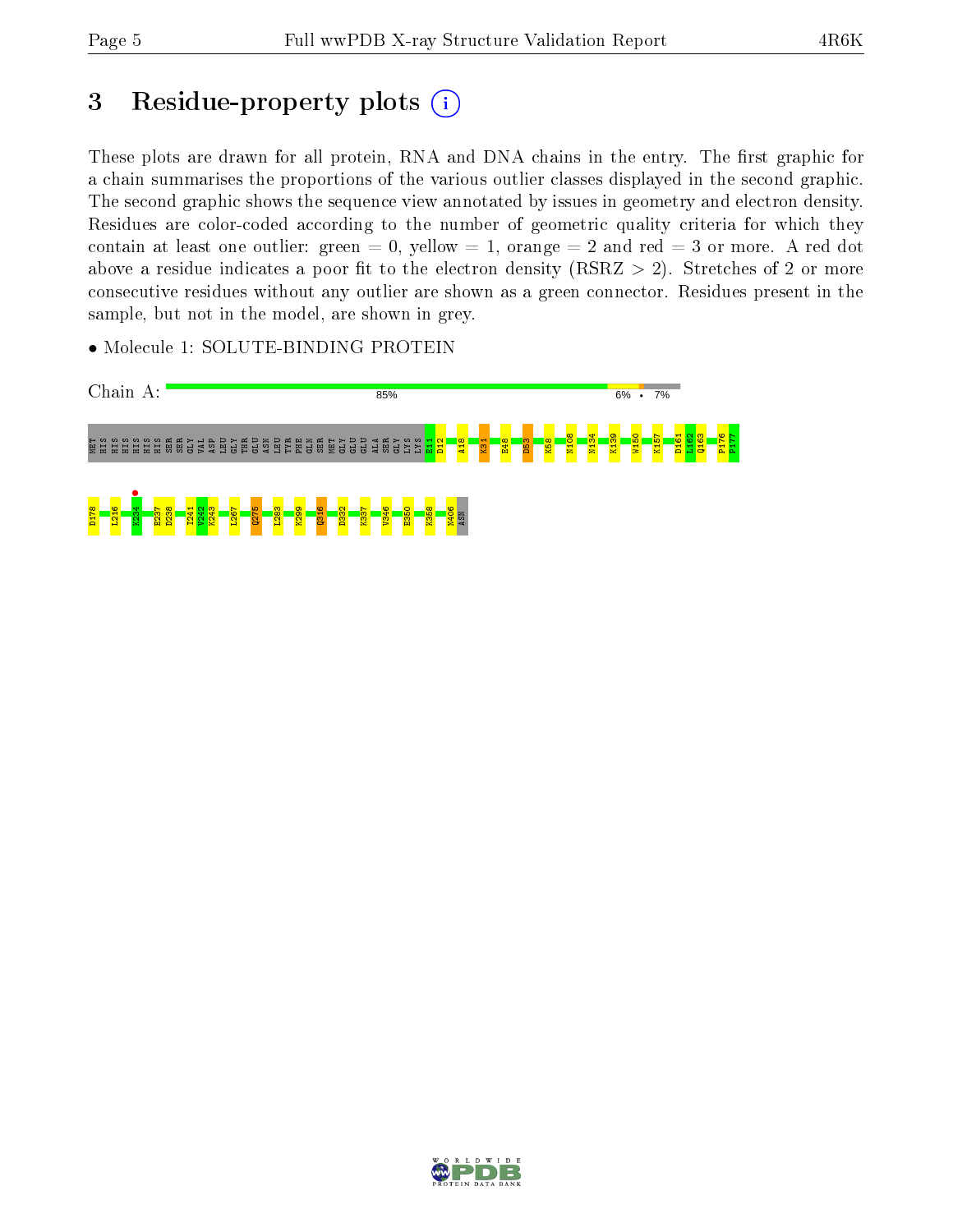## 4 Data and refinement statistics  $(i)$

| Property                                                                | Value                                            | Source     |
|-------------------------------------------------------------------------|--------------------------------------------------|------------|
| Space group                                                             | P 21 21 21                                       | Depositor  |
| Cell constants                                                          | 75.73Å<br>44.93Å<br>119.74Å                      | Depositor  |
| a, b, c, $\alpha$ , $\beta$ , $\gamma$                                  | $90.00^{\circ}$ $90.00^{\circ}$<br>$90.00^\circ$ |            |
| Resolution $(A)$                                                        | $-1.94$<br>50.00                                 | Depositor  |
|                                                                         | $38.64 - 1.94$                                   | <b>EDS</b> |
| $\%$ Data completeness                                                  | 99.1 (50.00-1.94)                                | Depositor  |
| (in resolution range)                                                   | 99.1 (38.64-1.94)                                | <b>EDS</b> |
| $R_{merge}$                                                             | 0.08                                             | Depositor  |
| $\mathrm{R}_{sym}$                                                      | 0.08                                             | Depositor  |
| $\langle I/\sigma(I) \rangle^{-1}$                                      | 2.44 (at $1.94\text{\AA}$ )                      | Xtriage    |
| Refinement program                                                      | <b>REFMAC 5.8.0073</b>                           | Depositor  |
| $R, R_{free}$                                                           | 0.192<br>0.260<br>$\overline{\mathcal{F}}$       | Depositor  |
|                                                                         | 0.201<br>0.266<br>$\mathcal{L}^{\text{max}}$     | DCC        |
| $\mathcal{R}_{free}$ test set                                           | 952 reflections $(3.09\%)$                       | wwPDB-VP   |
| Wilson B-factor $(A^2)$                                                 | 30.0                                             | Xtriage    |
| Anisotropy                                                              | 0.689                                            | Xtriage    |
| Bulk solvent $k_{sol}(\mathrm{e}/\mathrm{A}^3),\,B_{sol}(\mathrm{A}^2)$ | 0.31, 35.0                                       | <b>EDS</b> |
| L-test for twinning <sup>2</sup>                                        | $< L >$ = 0.49, $< L^2 >$ = 0.33                 | Xtriage    |
| Estimated twinning fraction                                             | No twinning to report.                           | Xtriage    |
| $F_o, F_c$ correlation                                                  | $0.96\,$                                         | <b>EDS</b> |
| Total number of atoms                                                   | 3382                                             | wwPDB-VP   |
| Average B, all atoms $(A^2)$                                            | 39.0                                             | wwPDB-VP   |

Xtriage's analysis on translational NCS is as follows: The largest off-origin peak in the Patterson function is  $6.53\%$  of the height of the origin peak. No significant pseudotranslation is detected.

<sup>&</sup>lt;sup>2</sup>Theoretical values of  $\langle |L| \rangle$ ,  $\langle L^2 \rangle$  for acentric reflections are 0.5, 0.333 respectively for untwinned datasets, and 0.375, 0.2 for perfectly twinned datasets.



<span id="page-5-1"></span><span id="page-5-0"></span><sup>1</sup> Intensities estimated from amplitudes.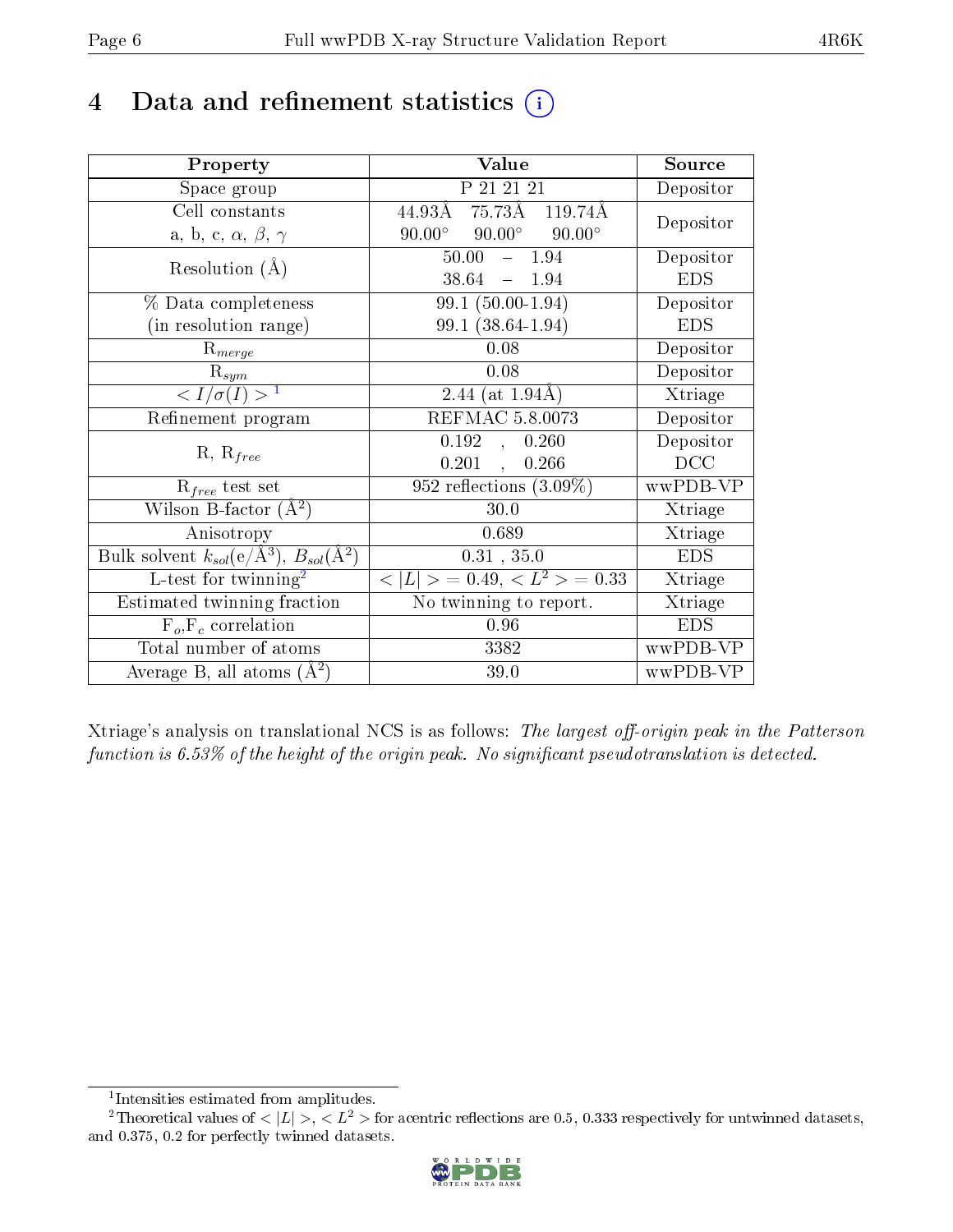## 5 Model quality  $(i)$

### 5.1 Standard geometry  $\overline{()}$

Bond lengths and bond angles in the following residue types are not validated in this section: NA

The Z score for a bond length (or angle) is the number of standard deviations the observed value is removed from the expected value. A bond length (or angle) with  $|Z| > 5$  is considered an outlier worth inspection. RMSZ is the root-mean-square of all Z scores of the bond lengths (or angles).

|  | $Mol$   Chain |      | Bond lengths                    | Bond angles |        |  |
|--|---------------|------|---------------------------------|-------------|--------|--|
|  |               |      | RMSZ $ #Z  > 5$ RMSZ $ #Z  > 5$ |             |        |  |
|  |               | 0.53 | 0/3252                          | 0.68        | 0/4403 |  |

There are no bond length outliers.

There are no bond angle outliers.

There are no chirality outliers.

There are no planarity outliers.

### 5.2 Too-close contacts  $(i)$

In the following table, the Non-H and H(model) columns list the number of non-hydrogen atoms and hydrogen atoms in the chain respectively. The H(added) column lists the number of hydrogen atoms added and optimized by MolProbity. The Clashes column lists the number of clashes within the asymmetric unit, whereas Symm-Clashes lists symmetry related clashes.

| Mol |      |      | Chain   Non-H   H(model)   H(added)   Clashes   Symm-Clashes |
|-----|------|------|--------------------------------------------------------------|
|     | 3179 | 3198 |                                                              |
|     |      |      |                                                              |
|     | 202  |      |                                                              |
|     | 3382 |      |                                                              |

The all-atom clashscore is defined as the number of clashes found per 1000 atoms (including hydrogen atoms). The all-atom clashscore for this structure is 2.

All (12) close contacts within the same asymmetric unit are listed below, sorted by their clash magnitude.

| Atom-2          |                    | Interatomic    | 7lash         |
|-----------------|--------------------|----------------|---------------|
| Atom-1          |                    | distance $(A)$ | overlap $(A)$ |
| 1:A:316:GLN:HG3 | 1: A: 337: INS·HD2 | -62            |               |

Continued on next page...

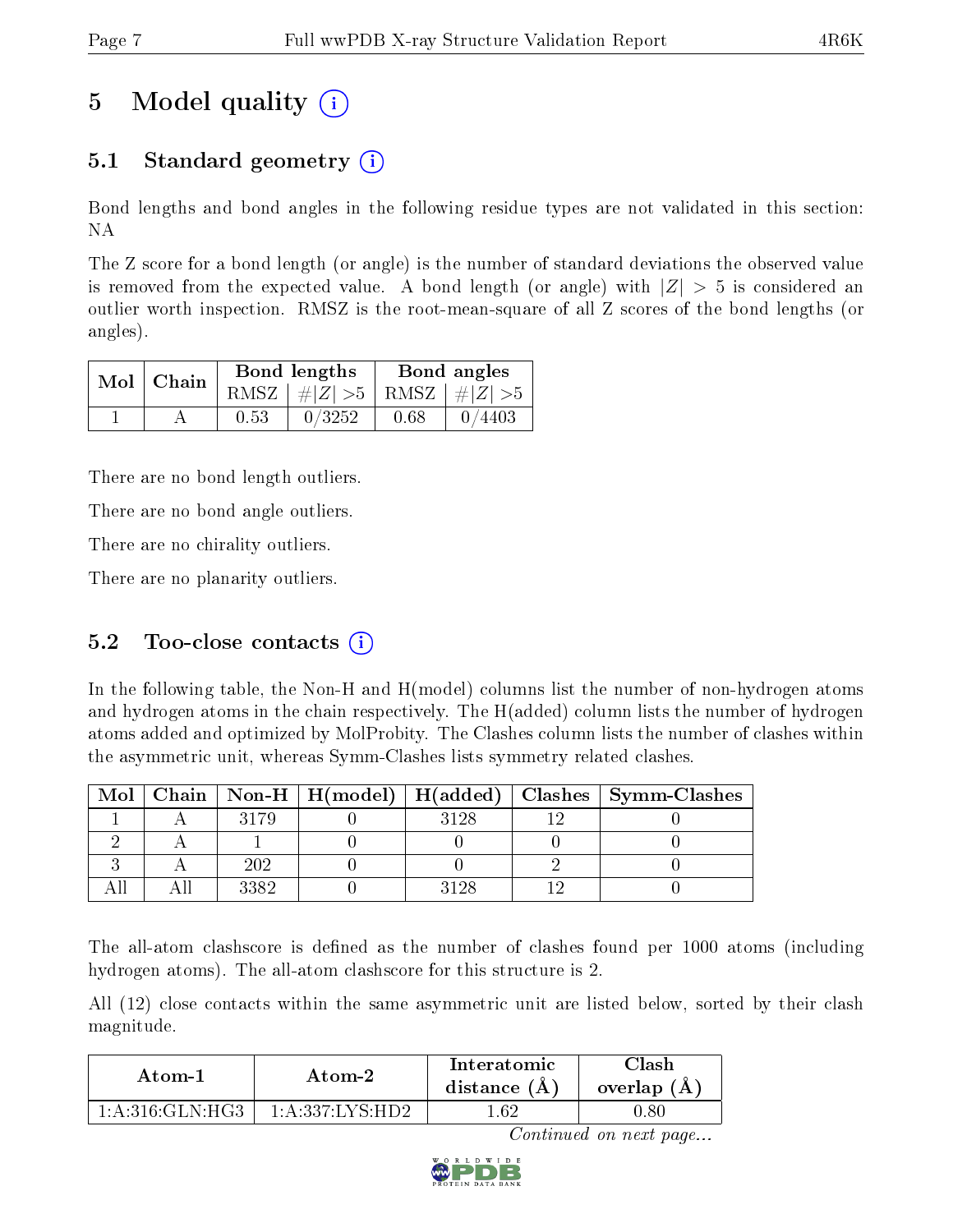| Atom-1              | Atom-2            | Interatomic    | Clash         |
|---------------------|-------------------|----------------|---------------|
|                     |                   | distance $(A)$ | overlap $(A)$ |
| 1: A: 139: LYS: NZ  | 3:A:724:HOH:O     | 2.37           | 0.51          |
| 1:A:108:ASN:HB3     | 1:A:283:LEU:HD12  | 1.92           | 0.51          |
| 1:A:176:PRO:HB2     | 1:A:178:ASP:OD1   | 2.10           | 0.50          |
| 1: A: 53: ASP: OD1  | 1:A:53:ASP:N      | 2.49           | 0.46          |
| 1:A:238:ASP:HA      | 1: A:243:LYS:HE2  | 1.99           | 0.44          |
| 1: A: 157: LYS: HE2 | 1:A:161:ASP:OD1   | 2.19           | 0.43          |
| 1: A:346: VAL:O     | 1: A:350: GLU:HG3 | 2.19           | 0.42          |
| 1:A:18:ALA:HA       | 1: A:48: GLU:O    | 2.18           | 0.42          |
| 1: A:31:LYS:N       | 1:A:31:LYS:HD2    | 2.35           | 0.42          |
| 1:A:134:ASN:HA      | 1:A:267:LEU:HD23  | 2.02           | 0.42          |
| 1:A:275:GLN:HG2     | 3: A:604: HOH:O   | 2.18           | 0.42          |

Continued from previous page...

There are no symmetry-related clashes.

### 5.3 Torsion angles (i)

#### 5.3.1 Protein backbone  $(i)$

In the following table, the Percentiles column shows the percent Ramachandran outliers of the chain as a percentile score with respect to all X-ray entries followed by that with respect to entries of similar resolution.

The Analysed column shows the number of residues for which the backbone conformation was analysed, and the total number of residues.

| Mol   Chain | $\rm\,Analysed$                         | Favoured   Allowed   Outliers   Percentiles |  |                                                                  |
|-------------|-----------------------------------------|---------------------------------------------|--|------------------------------------------------------------------|
|             | $394/428$ (92\%)   389 (99\%)   5 (1\%) |                                             |  | $\left  \begin{array}{c c} \hline 100 & 100 \end{array} \right $ |

There are no Ramachandran outliers to report.

#### 5.3.2 Protein sidechains  $\left( \widehat{\mathbf{i}} \right)$

In the following table, the Percentiles column shows the percent sidechain outliers of the chain as a percentile score with respect to all X-ray entries followed by that with respect to entries of similar resolution.

The Analysed column shows the number of residues for which the sidechain conformation was analysed, and the total number of residues.

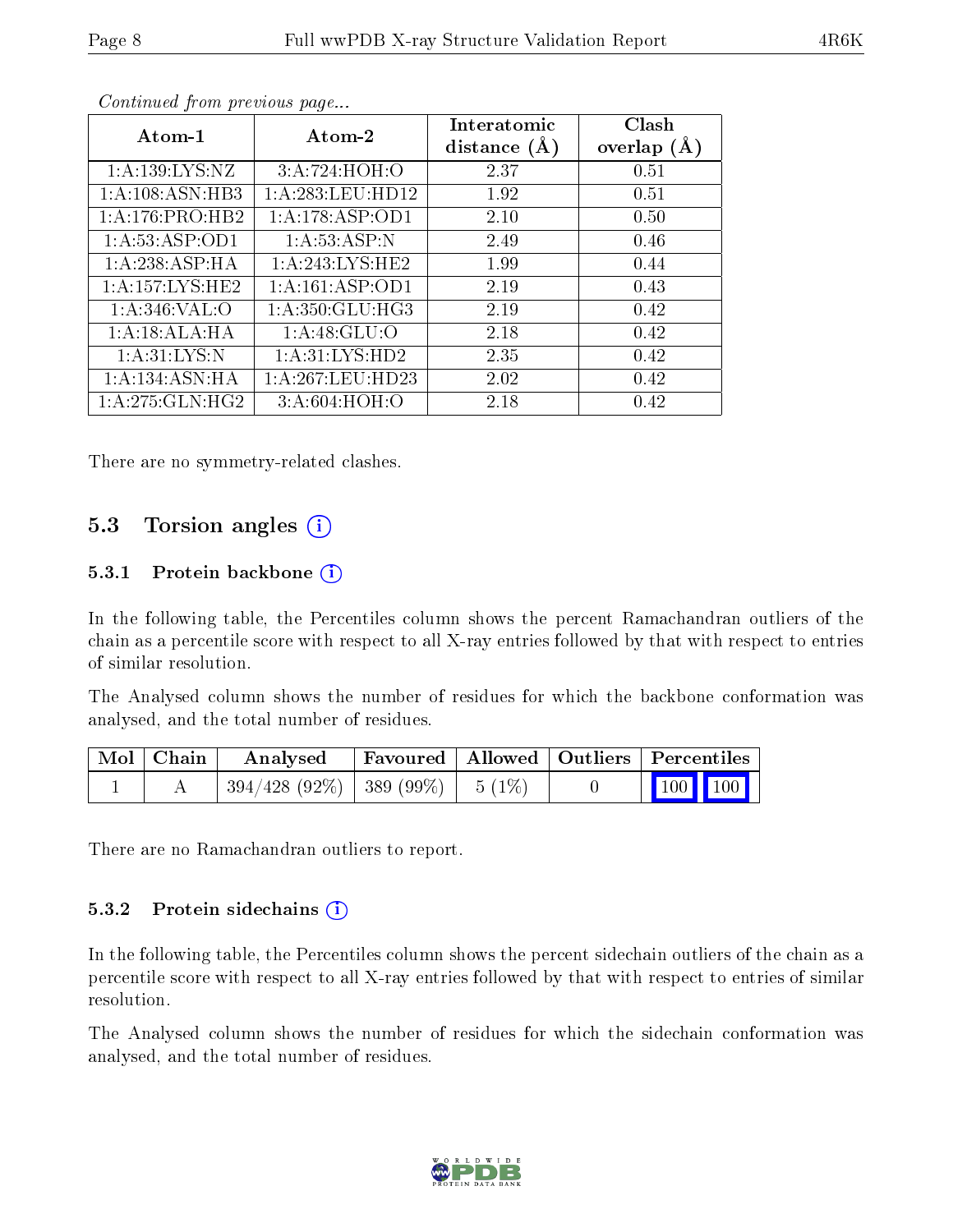| Mol   Chain | Analysed                                         |                          | Rotameric   Outliers   Percentiles |  |  |
|-------------|--------------------------------------------------|--------------------------|------------------------------------|--|--|
|             | $\mid 345/372 \; (93\%) \mid 330 \; (96\%) \mid$ | $\perp$ 15 (4\%) $\perp$ | $\mid$ 29   14                     |  |  |

All (15) residues with a non-rotameric sidechain are listed below:

| Mol          | Chain              | Res | Type                      |
|--------------|--------------------|-----|---------------------------|
| $\mathbf{1}$ | $\boldsymbol{A}$   | 12  | ASP                       |
| $\mathbf{1}$ | $\boldsymbol{A}$   | 31  | <b>LYS</b>                |
| 1            | $\overline{A}$     | 53  | <b>ASP</b>                |
| $\mathbf{1}$ | $\overline{A}$     | 58  | <b>LYS</b>                |
| $\mathbf 1$  | $\bf{A}$           | 150 | TRP                       |
| 1            | $\overline{A}$     | 163 | GLN                       |
| $\mathbf{1}$ | $\overline{A}$     | 216 | LEU                       |
| $\mathbf{1}$ | $\overline{A}$     | 237 | GLU                       |
| 1            | $\overline{A}$     | 241 | ILE                       |
| $\mathbf{1}$ | $\overline{A}$     | 275 | <b>GLN</b>                |
| 1            | $\overline{A}$     | 299 | <b>LYS</b>                |
| 1            | $\overline{A}$     | 316 | GLN                       |
| $\mathbf 1$  | А                  | 332 | ASP                       |
| 1            | $\boldsymbol{A}$   | 358 | <b>LYS</b>                |
| 1            | $\overline{\rm A}$ | 406 | $\overline{\mathrm{ASN}}$ |

Some sidechains can be flipped to improve hydrogen bonding and reduce clashes. All (6) such sidechains are listed below:

| Mol | Chain | Res | <b>Type</b> |
|-----|-------|-----|-------------|
|     |       | 23  | <b>GLN</b>  |
|     |       | 108 | <b>ASN</b>  |
|     |       | 215 | <b>GLN</b>  |
|     |       | 275 | <b>GLN</b>  |
|     |       | 344 | <b>ASN</b>  |
|     |       | 355 | A SN        |

#### 5.3.3 RNA [O](https://www.wwpdb.org/validation/2017/XrayValidationReportHelp#rna)i

There are no RNA molecules in this entry.

### 5.4 Non-standard residues in protein, DNA, RNA chains (i)

There are no non-standard protein/DNA/RNA residues in this entry.

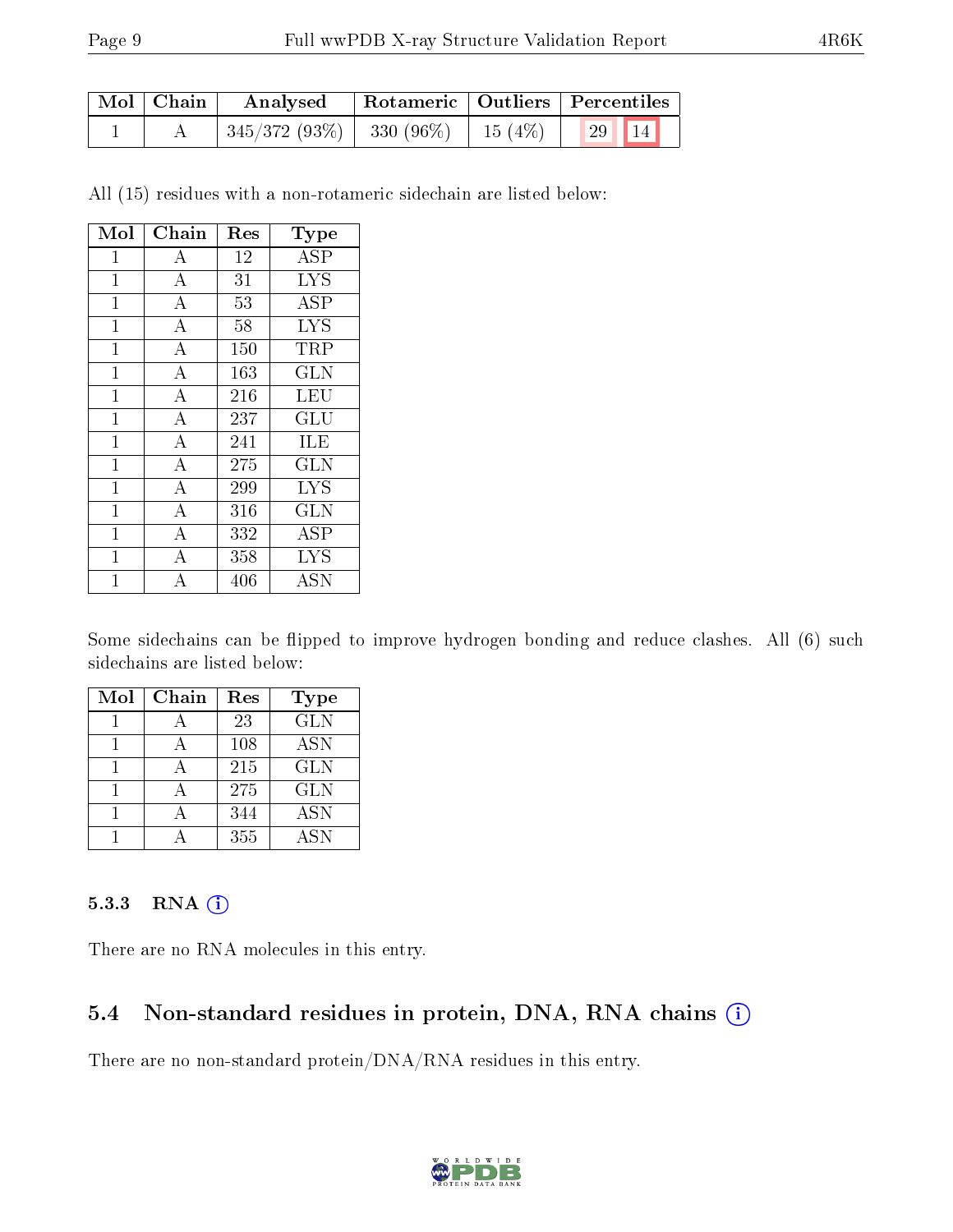#### 5.5 Carbohydrates  $(i)$

There are no carbohydrates in this entry.

### 5.6 Ligand geometry (i)

Of 1 ligands modelled in this entry, 1 is monoatomic - leaving 0 for Mogul analysis.

There are no bond length outliers.

There are no bond angle outliers.

There are no chirality outliers.

There are no torsion outliers.

There are no ring outliers.

No monomer is involved in short contacts.

### 5.7 [O](https://www.wwpdb.org/validation/2017/XrayValidationReportHelp#nonstandard_residues_and_ligands)ther polymers (i)

There are no such residues in this entry.

### 5.8 Polymer linkage issues (i)

There are no chain breaks in this entry.